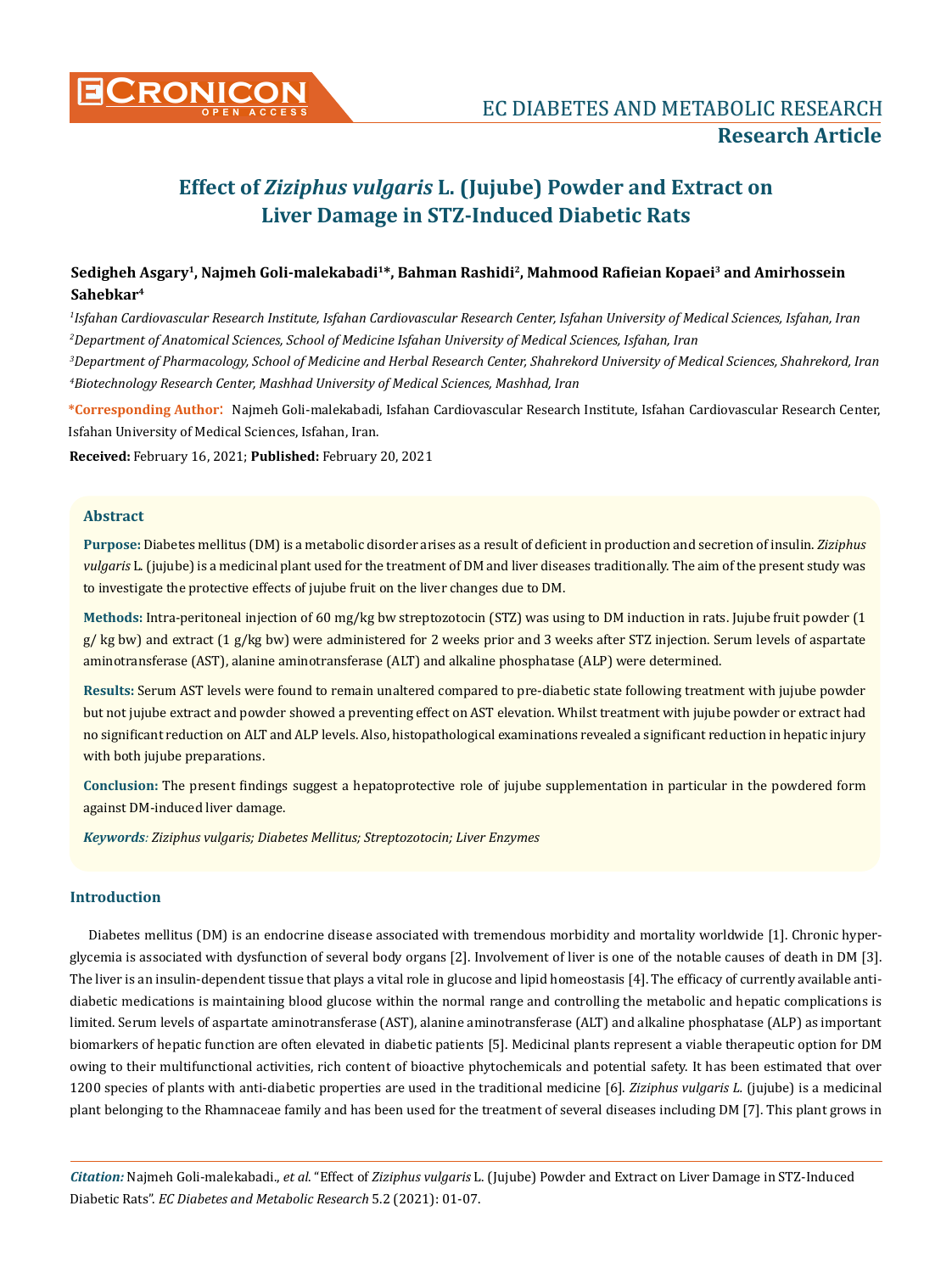02

tropical and subtropical regions of Asia and America [8]. The genus of *Ziziphus* is known for its medicinal properties such as hypoglycemic, anti-inflammatory, antioxidant and hepatoprotective effects [9]. They are commonly used in folklore medicine for the treatment of various diseases such as liver dysfunction, obesity, fever and bronchitis [10]. Phytochemical studies on the *Ziziphus* species led to the isolation of several compounds such as cyclopeptide alkaloids, flavonoids, sterols, tannins and triterpenoid saponins [11]. Jujube fruit also contains a significant level of antioxidants [12].

#### **Aim of the Study**

The present study aimed to investigate the hepatoprotective effects of jujube in streptozotocin (STZ)-induced diabetic rats.

#### **Materials and Methods**

#### **Plant preparation**

Fruits of *Ziziphus vulgaris* were purchased from a local herbal grocery from the Khorasan-Razavi province. The plants were identified and authenticated at the Department of Isfahan University (voucher no.5352). Dried fruits were powdered and extracted with ethanol (70%) and water with a 1:1 ratio. Following solvent removal in a vacuum distillation set (Heidolph/Germany), the extract was dried in shadow at room temperature (20 - 22˚C).

#### **Phytochemical analyses**

The content of kaempferol, as a major flavonoid of jujube, was determined in the plant extract using a validated high-performance thin-layer chromatography (HPTLC) method. Kaempferol content of samples was quantified from a standard calibration curve of standard kaempferol (Sigma Aldrich, USA) in the concentration range of 10 to 200 µg/mL. The relationship between the concentration and peak-height was measured using the least square method [13].

#### **Experimental design**

The study was performed on forty adult male Wistar rats weighing 200 - 250g. Animals were housed in cages and maintained in normal temperature (24˚C) with a 12-h light-dark cycle. The experimental protocols were approved by the Ethics Committee of the Isfahan University of Medical Sciences (Isfahan, Iran) and the animal care was according to the approved standards for laboratory animal care.

They were fed a standard pelleted chow diet (Pars Dam Co, Tehran, Iran) and water ad libitum. The rats were randomly divided into four equal groups (n = 10) as follows: non-diabetic control rats treated with 0.5 mL distilled water; STZ-induced diabetic control rats treated with 0.5 mL distilled water; STZ-induced diabetic rats receiving jujube powder at a dose of 1 g/kg body weight (bw); and STZinduced diabetic rats receiving jujube hydroalcoholic extract at a dose of 1 g/kg bw [14]. Each dose of powder and extract was dissolved in 0.5 mL distilled water and animals in all groups were treated for 14 days. Experimental diabetes was induced following a 16-h fasting by an intra-peritoneal injection of STZ (sigma Aldrich, USA) at a dose of 60 mg/kg bw [15]. Then, the animals were treated for another three weeks with the same diet as that received prior to STZ injection (Figure 1).



*Figure 1: The chart of experimental design.*

*Citation:* Najmeh Goli-malekabadi., *et al*. "Effect of *Ziziphus vulgaris* L. (Jujube) Powder and Extract on Liver Damage in STZ-Induced Diabetic Rats". *EC Diabetes and Metabolic Research* 5.2 (2021): 01-07.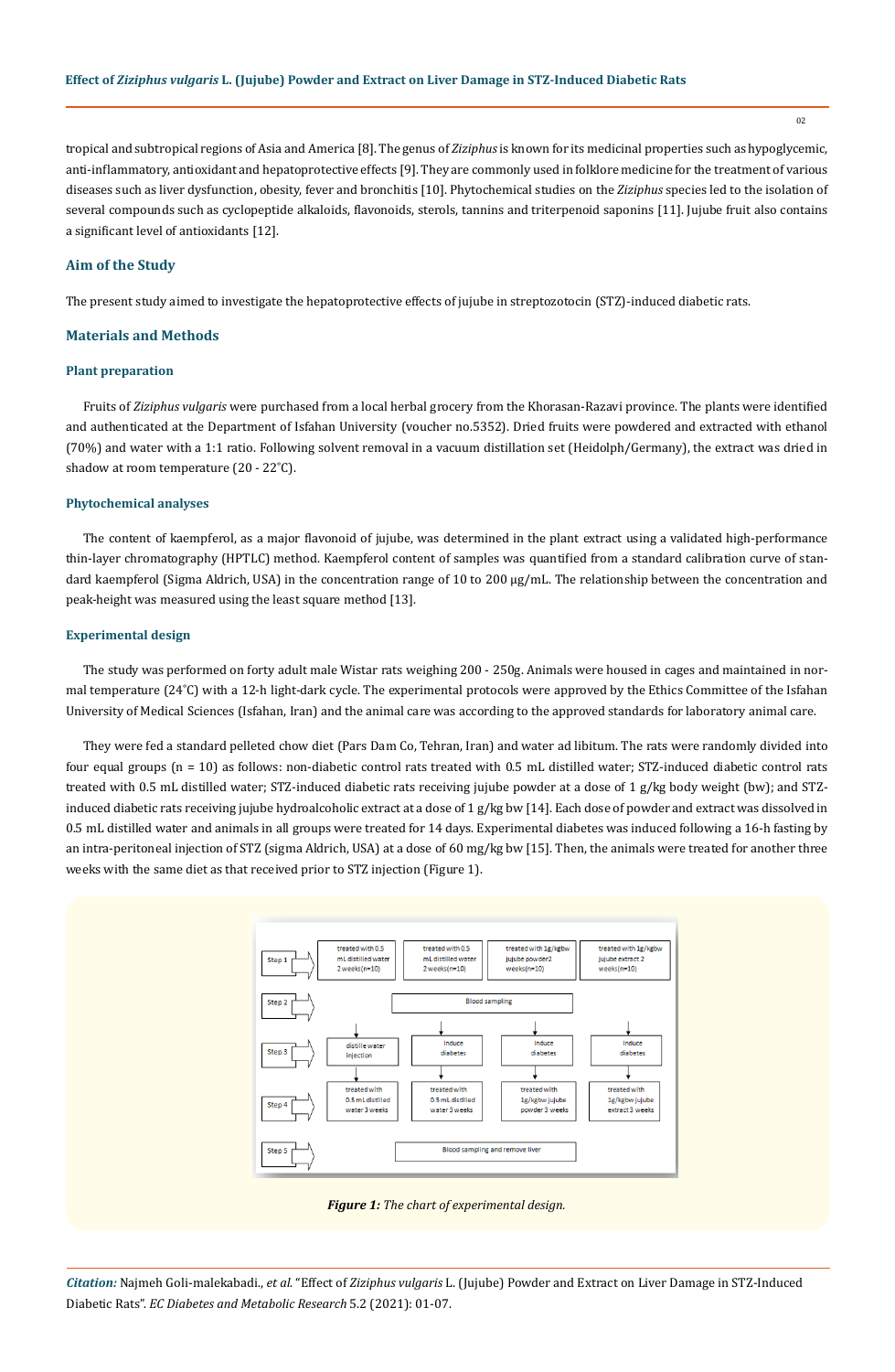#### **Biochemical analyses**

Blood sampling was done prior to diabetes induction and at the end of study, both after a 16-h fast. Serum concentrations of liver enzymes including AST, ALT and ALP were measured colorimetrically on an autoanalyzer (Hitachi Co., Tokyo), using commercial kits (Pars Azmoon, Iran). For histopathological examinations, the whole liver was removed after sacrificing the animals and was fixed in 10% formalin. Microtomic sections were cut and stained by hematoxylin and eosin (H&E). Histological assessments were performed according to the Ishak scoring system [16].

#### **Statistical analysis**

All values were expressed as mean ± standard deviation (SD). Significant differences among the groups were determined by Repeated-Measures Analysis of Variance (RM-ANOVA) using the SPSS software version 13.0. A two-tailed *p*-value of < 0.05 was considered to be statistically significant.

## **Result**

The kaempferol content of *Ziziphus vulgaris* extract was found to be 13 ± 0.5% mg/g. STZ treatment caused a significant elevation on liver enzymes (ALP, AST and ALT) in diabetic control rats compared with non-diabetic group. Jujube supplementation in both forms, powdered and extracted, had no preventing effect on liver enzymes elevation include ALT and ALP. Serum levels of AST remained statistically unchanged compared with baseline values in the diabetic rats that receiving jujube powder, whilst there were significant increases in diabetic rats receiving jujube in extract form (Table 1).

| <b>Biochemical factors</b> | Group                | Time 1            | Time 2                                      | p-value |
|----------------------------|----------------------|-------------------|---------------------------------------------|---------|
| AST $(u/l)$                | Diabetic             | $214.1 \pm 17.8$  | $627.6 \pm 200^{\text{a}}$ 6                | 0.018   |
|                            | Non diabetic         | $221.6 \pm 30.3$  | $207.9 \pm 42.5$ b                          | 0.333   |
|                            | Treated with powder  | $214.4 \pm 33.7$  | $225.6 \pm 264.1^{\circ}$                   | 0.093   |
|                            | Treated with extract | $213.7 \pm 39.3$  | $327.9 \pm 146.2^{\text{a} \cdot \epsilon}$ | 0.017   |
|                            | p-value              | 0.74              | 0.064                                       |         |
| ALT(u/l)                   | Diabetic             | $70.8 \pm 9.1$    | $187.2 \pm 125.7^{\text{a} }$ €             | 0.028   |
|                            | Non diabetic         | $55.3 \pm 9.7$    | $69.5 \pm 13.2^{\rm b}$                     | 0.057   |
|                            | Treated with powder  | $78 \pm 11.9$     | $248.6 \pm 105^{\text{a}}$ $\in$            | 0.012   |
|                            | Treated with extract | $61.7 \pm 14.6$   | $179.8 \pm 111.9^{\mathrm{a}}$ $\epsilon$   | 0.036   |
|                            | p-value              | 0.051             | 0.001                                       |         |
| ALP (u/l)                  | <b>Diabetic</b>      | $438.6 \pm 101.6$ | $2195.7 \pm 949.7$ <sup>a</sup>             | 0.009   |
|                            | Non diabetic         | $648 \pm 144$     | $562.7 \pm 85.4^b$                          | 0.593   |
|                            | Treated with powder  | $450 \pm 97.6$    | $1574.5 \pm 825.3^{\text{a} }$ €            | 0.028   |
|                            | Treated with extract | $445.1 \pm 174.9$ | $1738.5 \pm 723.9^{\mathrm{a}}$ $\in$       | 0.028   |
|                            | p-value              | 0.189             | 0.004                                       |         |

*Table 1: Levels of liver enzymes in non-diabetic control, diabetic control, diabetic treated rats with jujube powder and diabetic treated rats with extract of jujube. (Means ± SE) (p < 0.05). Time 1, two weeks after the start of the experiment and before induce diabetes, time 2, at the end of the study. (€): Means differ significantly between time 2 and time 1 (p < 0.05), similar letter that are front* 

*of means show no differ significantly between group.*

*Citation:* Najmeh Goli-malekabadi., *et al*. "Effect of *Ziziphus vulgaris* L. (Jujube) Powder and Extract on Liver Damage in STZ-Induced Diabetic Rats". *EC Diabetes and Metabolic Research* 5.2 (2021): 01-07.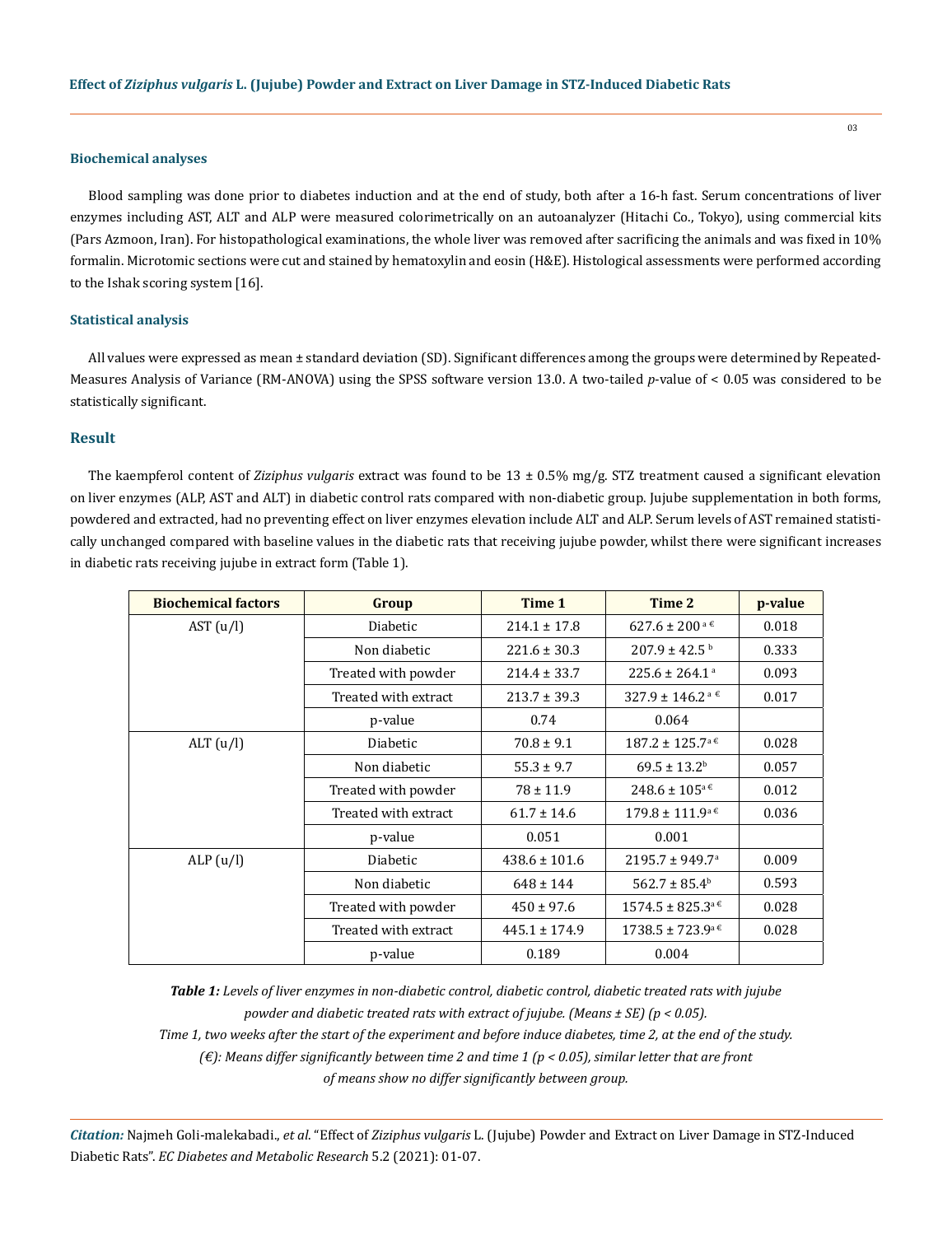#### **Effect of** *Ziziphus vulgaris* **L. (Jujube) Powder and Extract on Liver Damage in STZ-Induced Diabetic Rats**

Histopathological examination of the liver tissue from diabetic control group revealed congestion of portal vessels and sinusoids with mild centrilobular hepatocyte degeneration, sinusoidal clutter, hepatic cord disorganization and binuclear hepatocytes. There was not any sign of fat deposition or lipid droplets in the diabetic rat liver, nor was any degeneration of glycogen or necrosis. There was also no lymphoplasmacytic infiltration and tissue inflammation in the portal tracts (Figure 2A).

Hepatocytes of the non-diabetic control group showed a normal lobular shape. Its sinusoids were quite clear and no congestion was seen in this group. There were more concentric arrangement of hepatocytes and portal vessels and the sinusoids were congested (Figure 2B).

Reduced disorganization of hepatic cords and sinusoids was observed in the liver of rats treated with both forms of jujube. In addition, hyperemia and congestion were clearly reduced in jujube-fed groups, with a greater effect observed with jujube powder (Figure 2C and 2D).



*Figure 2: A: Section of liver in diabetic control group, B: Non-diabetic control group, C: Treated group with powder of jujube, D: Treated group with extract of jujube. H & E Staining (40X).*

### **Discussion**

Scientists use the extract or powder of plants in medicinal herbal studies usually. In the present study, hepatoprotective effects of both forms of jujube fruit, powdered and extracted forms, were investigated in STZ-diabetic rats. Previous studies not determined the jujube powder effects on liver injury while it was more effective than its extract form in this study.

*Citation:* Najmeh Goli-malekabadi., *et al*. "Effect of *Ziziphus vulgaris* L. (Jujube) Powder and Extract on Liver Damage in STZ-Induced Diabetic Rats". *EC Diabetes and Metabolic Research* 5.2 (2021): 01-07.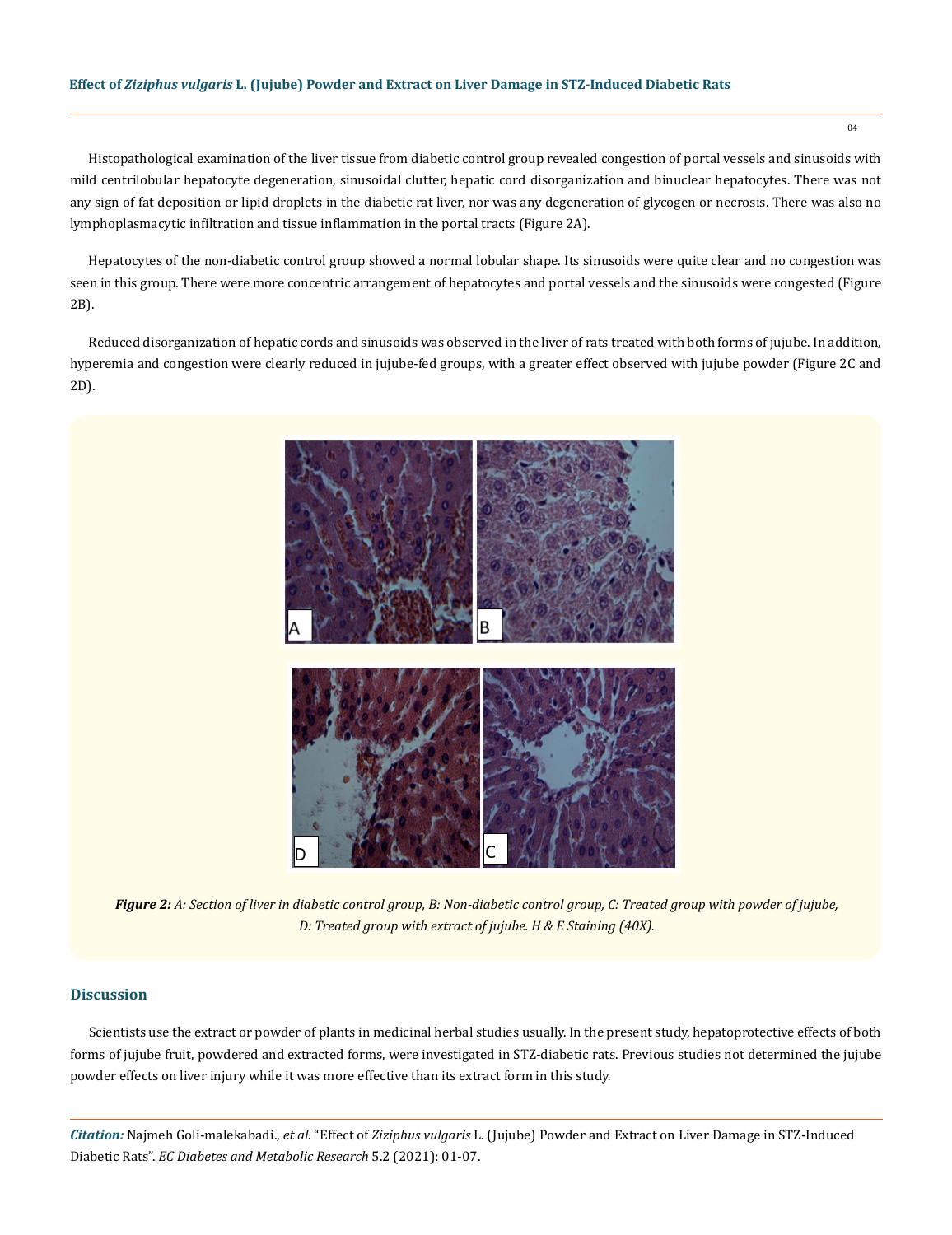In the present study, although none of the jujube preparations had protective effect on ALT and ALP elevation. Whilst, the serum AST was significantly reduced in the group receiving powdered form of jujube fruit. Unlike the biochemical findings, some of positive effect was observed in histological examinations of liver in both jujube-treated groups.

STZ is a standard model agent for experimental diabetes induction and it is causes multiorgan damage owing to its diabetogenic, hepatotoxic, nephrotoxic and gastrotoxic properties [17]. Diabetes causes liver malfunction and alterations in the circulating concentrations of liver enzymes. The liver enzymes play a critical role in the maintenance of carbohydrate homeostasis. Abnormal levels of serum AST, ALT and ALP are of toxicological importance, being indicative of tissue damage by toxicants or disease conditions [18]. Among them, the ALP determine is more important in bone disease diagnosis and has a lesser diagnostic value versus aminotransferases enzymes in liver disease. ALT and AST assay is more sensitive test in acute liver diseases and chronic liver disorder respectively and the AST activity is three times that of ALT [19]. According to this information, the preventing effect of powdered form of jujube on AST is a notable result in the present study.

In view of the Indian and Chinese systems of medicine, jujube has hepatoprotective role and is used for the treatment of hepatic diseases [20]. Dietary supplementation with *Ziziphus* species has been shown to limit liver injury in previous studies [20-23]. Other studies indicated that jujube extract administration decreases ALT, ALP and AST, attenuates histopathology of hepatic injury, reduced hepatic necrosis and portal inflammation, and improves the oxidative stress in rats [24-26].

Most of the protective effects of jujube could be attributed to the anti-inflammatory and antioxidant properties of this plant. The antioxidant capacity of jujube has proven in previous studies [12,22,27]. Antioxidant component such as flavonoids, phenols, carotenes, fatty acids, alpha tocopherol and other vitamins that are present in jujube have both anti-inflammatory and antioxidant properties and thus can account for the observed properties [23,28]. Studies suggested that the jujube fruits play a protective role against experimental acute and chronic inflammatory reactions in rat [29]. Saponins and tannins are from the strongest antioxidants with proven hepatoprotective and anti-inflammatory and hepatoprotective effects reported by several previous studies [30-32].

Lack of any remarkable effect of jujube on ALT and ALP in the present study could be due to the short period of supplementation. Another short-term (14 days) study by Solati and Soleimani indicated that the use of jujube extract does not decrease the liver enzymes in these times [15]. hepatoprotective effects in other studies that *Ziziphus* species supplementation was in longer periods are proven. For example, Dahiru., *et al*. reported that pretreatment of rats with *Ziziphus mauritiana* fruit extract for six weeks effectively protects against hepatotoxicity as evidenced by decreased serum ALT, AST and ALP levels [22]. This data is consistent with the results of another study showing that 8-week consumption of *Zizyphus spina-christi* significantly reduces the activities of serum ALT and AST [33].

Aside from duration of supplementation, another possibility is that higher doses of jujube may cause stronger hepatoproptective effects on liver enzymes. Hence, future studies are recommended to undertake multiple dose investigation of hepatoprotective effects of jujube in diabetic models and also explore the effect of jujube on indices of hepatic insulin resistance.

In this study, although the jujube supplementation didn't have the liver enzymes reduction effects, it could able to maintain serum AST Level unaltered in powder treated rat compared to pre-diabetic state. Hepatoprotective effects of jujube are better supported with histopathological part of this study. DM-induced liver damages were improved in jujube treated rats in compare with diabetic.

#### **Conclusion**

The present findings suggest a hepatoprotective role of jujube supplementation in particular in the powdered form against DM-induced liver damage.

*Citation:* Najmeh Goli-malekabadi., *et al*. "Effect of *Ziziphus vulgaris* L. (Jujube) Powder and Extract on Liver Damage in STZ-Induced Diabetic Rats". *EC Diabetes and Metabolic Research* 5.2 (2021): 01-07.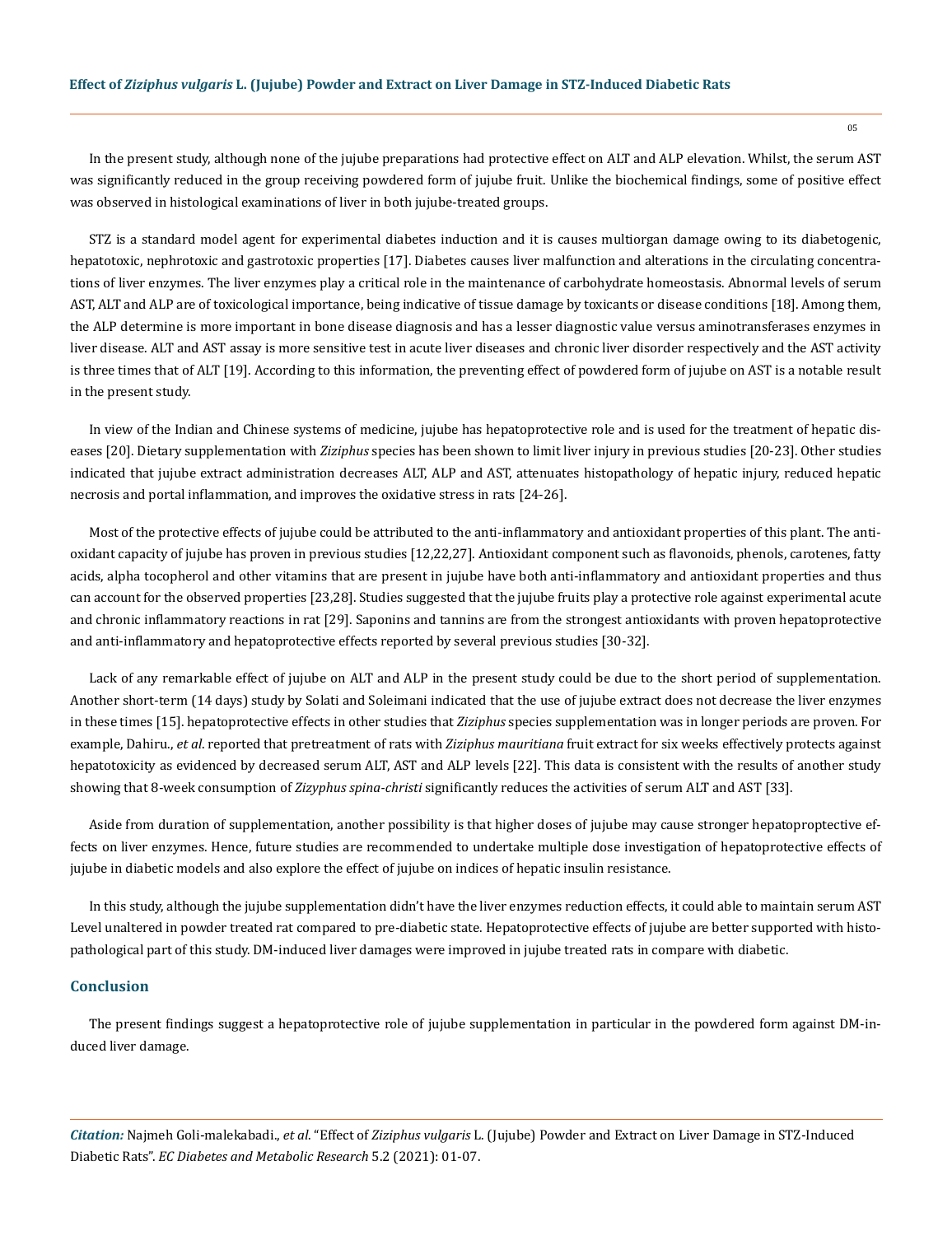#### **Acknowledgement**

This study was conducted with financial support that was provided by the Medical Plants Research Center, Shahrekord University of Medical Sciences, Shahrekord, Iran.

#### **Conflict of Interest**

The authors declare that they have no conflict of interest.

#### **Bibliography**

- 1. [S Ghosh and SA Surawanshi. "Effect of Vinca rosea extracts in treatment of alloxan diabetes in male albino rats".](https://pubmed.ncbi.nlm.nih.gov/12018575/) *Indian Journal of [Experimental Biological](https://pubmed.ncbi.nlm.nih.gov/12018575/)* 39 (2001): 748-759.
- 2. R Lyra., *et al*. "Prevention of type 2 diabetes mellitus". *[Arquivos Brasileiros de Endocrinologia and Metabologia](https://pubmed.ncbi.nlm.nih.gov/16767290/)* 50 (2006): 239-249.
- 3. KG Keith., *et al*[. "Narrative review: Hepatobiliary disease in type 2 diabetes mellitus".](https://pubmed.ncbi.nlm.nih.gov/15611492/) *Annals of Internal Medicine* 141 (2004): 946-956.
- 4. [DE Moller. "New drug targets for type 2 diabetes and the metabolic syndrome".](https://pubmed.ncbi.nlm.nih.gov/11742415/) *Naturents* 414 (2001): 821-827.
- 5. AS Idris., *et al*. "Liver function tests in type 2 Sudanese diabetic Patients". *[International Journal of Nutrition and Metabolism](https://www.researchgate.net/publication/284819426_Liver_function_tests_in_type_2_Sudanese_diabetic_patients)* 3 (2011): [17-21.](https://www.researchgate.net/publication/284819426_Liver_function_tests_in_type_2_Sudanese_diabetic_patients)
- 6. S San., *et al*[. "Mineral composition of leaves and fruits of some promising Jujube \(](https://www.researchgate.net/profile/Bekir-San-2/publication/260019161_Mineral_Composition_of_Leaves_and_Fruits_of_Some_Promising_Jujube_Zizyphus_jujuba_Miller_Genotypes/links/53f73a160cf22be01c454f5c/Mineral-Composition-of-Leaves-and-Fruits-of-Some-Promising-Jujube-Zizyphus-jujuba-Miller-Genotypes.pdf)*Zizyphus Jujuba* miller) genotypes". *Asian Journal of Chemistry* [21 \(2009\): 2898-2902.](https://www.researchgate.net/profile/Bekir-San-2/publication/260019161_Mineral_Composition_of_Leaves_and_Fruits_of_Some_Promising_Jujube_Zizyphus_jujuba_Miller_Genotypes/links/53f73a160cf22be01c454f5c/Mineral-Composition-of-Leaves-and-Fruits-of-Some-Promising-Jujube-Zizyphus-jujuba-Miller-Genotypes.pdf)
- 7. R Kumar., *et al*[. "Hypoglycaemic and antidiabetic effect of aqueous extract of leaves of Annona squamosa\(L.\) in experimental animal".](https://pubmed.ncbi.nlm.nih.gov/15848023/) *Current Science* [88 \(2005\): 1244-1254.](https://pubmed.ncbi.nlm.nih.gov/15848023/)
- 8. HM Mukhtar., *et al*[. "New compounds from Zizyphus vulgaris".](https://www.researchgate.net/publication/42253869_New_Compounds_from_Zizyphus_vulgaris) *Pharma Biollogica* 42 (2004): 508-511.
- 9. A Said., *et al*. "Two new cyclic amino acids from the seeds and antiviral activity of methanolic extract of the roots of Zizyphus spinachristi". Paper presented at the 54th Annual Congress on Medicinal Plant Research". *Planta Medicine* (2006): 72.
- 10. HJ Heo., *et al*[. "Effects of oleamide on choline acetyltransferase and cognitive activities".](https://www.tandfonline.com/doi/abs/10.1271/bbb.67.1284) *Bioscience, Biotechnology, and Biochemistry*  [67 \(2003\): 1284-1291.](https://www.tandfonline.com/doi/abs/10.1271/bbb.67.1284)
- 11. J Zhao., *et al*[. "Simultaneous determination of saponins and fatty acids in Ziziphus jujube \(Suanzaoren\) by high performance liquid](https://pubmed.ncbi.nlm.nih.gov/16458908/) [chromatography-evaporative light scattering detection and pressurized liquid extraction".](https://pubmed.ncbi.nlm.nih.gov/16458908/) *Journal of Chromatography* 1108 (2006): [188-194.](https://pubmed.ncbi.nlm.nih.gov/16458908/)
- 12. AN Nagappa., *et al*[. "Antidiabetic activity of Terminalia catappa Linn fruits".](https://pubmed.ncbi.nlm.nih.gov/12902049/) *Journal of Ethnopharmacology* 88 (2003): 45-50.
- 13. GJ Mishra., *et al*[. "Isolation of flavonoid constituent from Launaea procumbens Roxb. by preparative HPTLC method".](https://www.researchgate.net/publication/266417519_Isolation_of_Flavonoid_Constituent_from_Launaea_procumbens_Roxb_by_Preparative_HPTLC_Method) *Journal Pharmacy* [2 \(2012\): 5-11.](https://www.researchgate.net/publication/266417519_Isolation_of_Flavonoid_Constituent_from_Launaea_procumbens_Roxb_by_Preparative_HPTLC_Method)
- 14. [J Solati and N Soleimani. "Antihyperglycemic and antihyperlipidemic effects of Ziziphus vulgaris L. onreptozocin-induced diabetic](https://link.springer.com/article/10.1007/s00592-009-0166-8) adult male Wistar rats". *[Acta Diabetologica Journal](https://link.springer.com/article/10.1007/s00592-009-0166-8)* 47 (2010): 219-223.
- 15. YG Ozkaya., *et al*[. "Exercise improves visual deficits tested by visual evoked potentials in streptozotocin-induced diabetic rats".](https://pubmed.ncbi.nlm.nih.gov/18075235/) *Tohoku [Journal Experimental Medicine](https://pubmed.ncbi.nlm.nih.gov/18075235/)* 213 (2007): 313-321.

*Citation:* Najmeh Goli-malekabadi., *et al*. "Effect of *Ziziphus vulgaris* L. (Jujube) Powder and Extract on Liver Damage in STZ-Induced Diabetic Rats". *EC Diabetes and Metabolic Research* 5.2 (2021): 01-07.